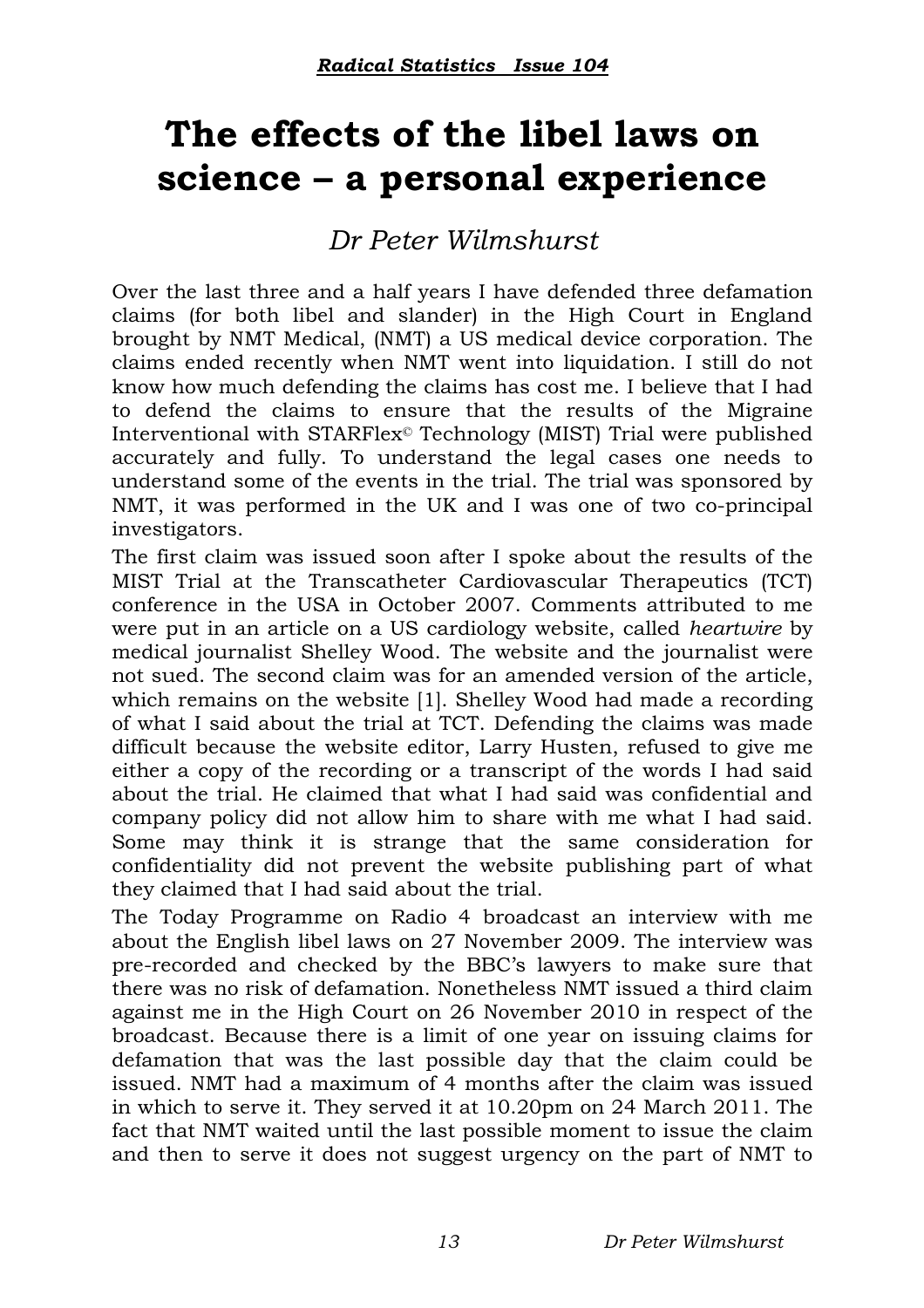defend its reputation. NMT took no action against the BBC and did not attempt to have the interview removed from the BBC's website.

I believe that everything that has been done during the claims was designed to make the case long and complex, which increased legal costs and would have increased the chance of bullying me into an agreement that gagged me from expressing my concerns about the clinical trial. I do not believe that the claims were ever about NMT's reputation in this jurisdiction. In fact NMT's device was not used by many UK cardiologists and I believe that few if any of those would have seen the article on *heartwire* until their attention was drawn to it when news of NMT's claim against me became public knowledge.

Another reason that I believe that the purpose was to prevent me expressing my concerns about the MIST Trial is that for more than a year before the first claim was issued NMT and the company's lawyers threatened me by email and letter with an action for breach of confidentiality and threatened to get an injunction to prevent me speaking about the MIST Trial's results.

Because I was the principal cardiologist in the trial I knew that the results promulgated were incorrect and incomplete including those published in 2008 in the medical journal, *Circulation*.[2] Even though the steering committee had earlier agreed that I would be the first author of the paper, I rejected the offer to be an author of the paper in *Circulation*. So did another member of the steering committee, Dr Simon Nightingale. NMT had refused to give the steering committee full access to the data, but even with limited data it was clear that the paper contained errors and omissions.

I provided scientific evidence to *Circulation*. In 2009 *Circulation* published a correction of 700 words, a data supplement of 4 pages and an amended version of the paper.[3, 4, 5] Despite my scientific vindication, NMT continued the actions. One might think that the correction supported a defence of "justification" (the legal defence that what was said was true), but NMT's lawyers argued an innuendo meaning that by seeking a correction I accused the corporation of dishonesty.

NMT's legal claims went in tandem with attempts by the corporation to discredit me. For example it was reported that NMT claimed that I had lied when I had said that I was a co-principal investigator in the MIST trial. Commenting on that Shelley Wood wrote that numerous press releases on NMT's website referred to me as a co-principal investigator [1]. I did not sue NMT even though my lawyers advised that I had been libelled. I was faced with the virtual impossibility of enforcing any libel judgement in the USA. NMT were protected from the reach of the English defamation laws by US laws, but the corporation could use the English libel laws to make me a victim of libel tourism. Secure in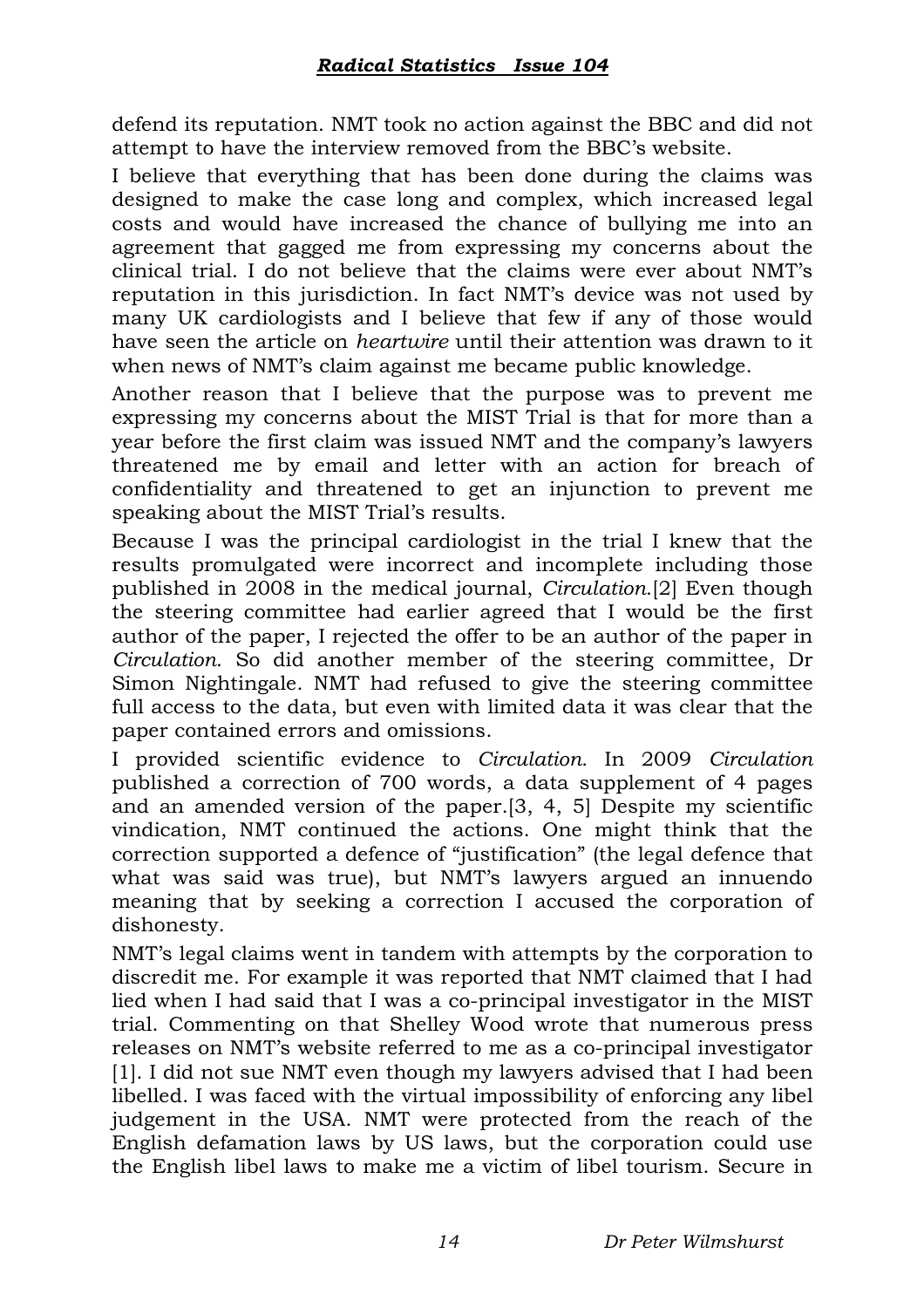that knowledge NMT falsely accused me of such things as protocol violations, but when challenged on that by reporters NMT refused to specify the protocol violations.

There were other issues during the clinical trial that concern me. I discovered that some of the trial investigators, including my coprincipal investigator, Dr Dowson, and another member of the trial steering committee had owned shares in NMT during the trial. This was despite the written assurance by Dr Dowson to the responsible Multicentre Research Ethics Committee (MREC) that neither he nor any other key investigator owned shares in NMT. After the trial was over I discovered that during the trial Dr Dowson had been under investigation by the General Medical Council (GMC) for misconduct in another industry sponsored multicentre migraine clinical trial in which Dr Dowson was the principal UK investigator. In March 2004 the responsible MREC closed that other trial down and reported Dr Dowson to the GMC. The GMC was informed that MREC "decided that it would not be appropriate for Dr Dowson to continue to act as chief investigator for the study in the United Kingdom." A few months later another MREC committee allowed Dr Dowson to be my co-principal investigator in the MIST Trial while the GMC investigation was in progress.

Dr Dowson joined the MIST Trial in August 2004 soon after Professor Peter Goadsby, who originally planned to be the principal headache specialist in the trial, resigned. I was not told that Dr Dowson was under investigation by the GMC, even though I was the co-principal investigator and principal cardiologist in the MIST Trial. In March 2006, the findings against Dr Dowson were found proved by the GMC and conditions were imposed on his registration,[6] but even at that point I was not told about the GMC investigation or hearing. I learned about the GMC findings in October 2006 from an individual unconnected with the trial. Dr Dowson's participation in the trial occurred despite the fact that the Clinical Trial Agreement explicitly stated that individuals were not allowed to be trial investigators if they were under investigation by a list of regulators, which included the GMC, or if data produced by the investigator in any previous study has been rejected because of concerns about its accuracy or because it was generated by fraud.

When the paper concerning the MIST Trial was published in *Circulation* I had a number of additional concerns. For example there was no mention of the fact that in some patients in the trial the STARFlex implant had come loose from the implantation site in the heart. One device lay free in the right atrium and another was carried by blood-flow to a pulmonary artery. These are serious, indeed potentially life-threatening, complications of the implantation procedure. That those serious adverse events occurred was stated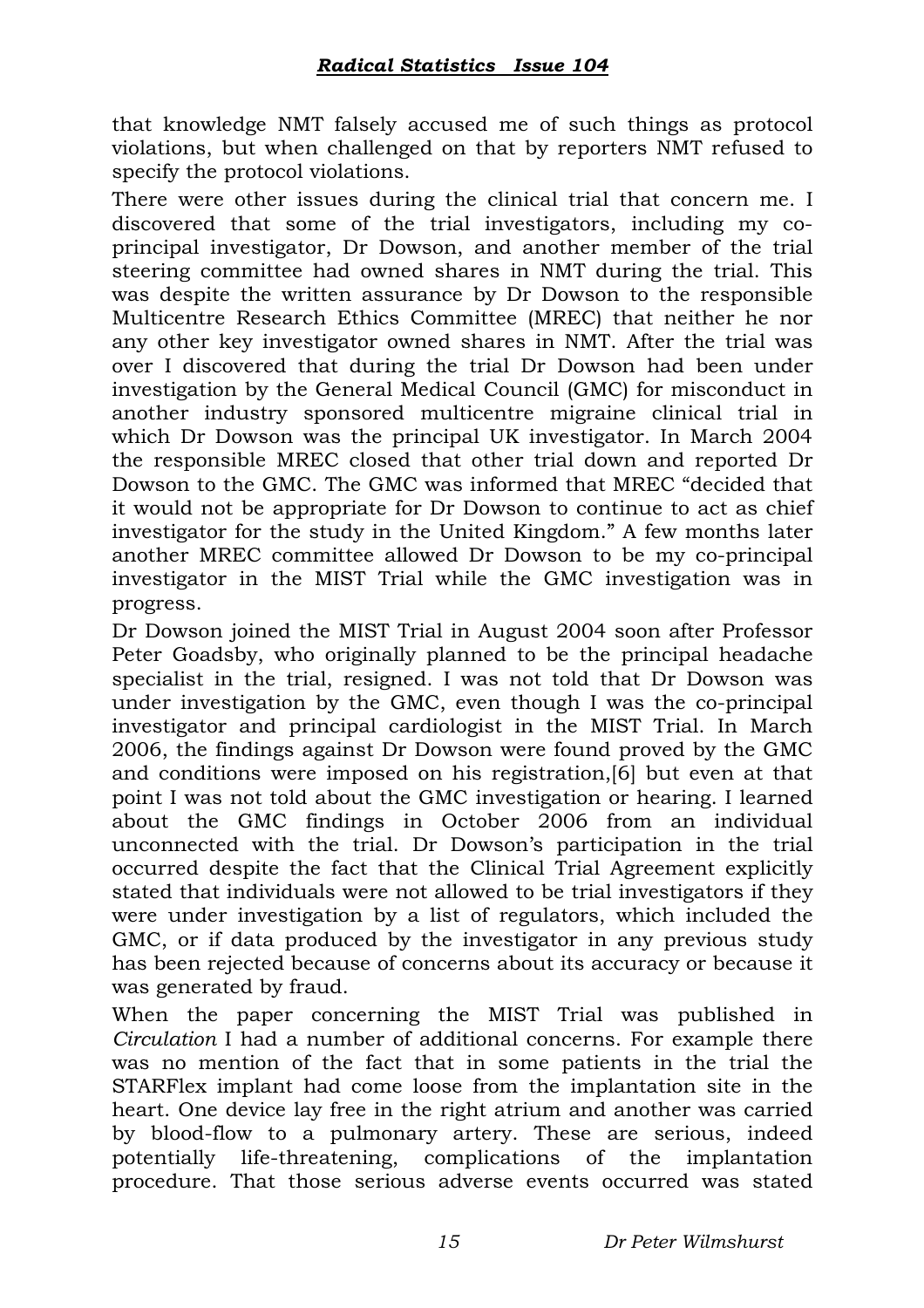explicitly in the corrected version of the paper, but I am concerned that they were not revealed in the original version and that other things that should have been explicitly amended have not been corrected even though the editors of *Circulation* knew about them before the correction was published.

The published paper had 15 authors. None of the authors was on the committee that designed the trial but I was. There was no acknowledgement of the members of the trial design committee and I suspect that might have been to avoid acknowledgement of my contribution to the design of the MIST Trial. Neither was there any acknowledgement of the contribution of Dr Nightingale, who was also on the steering committee with me and like me was so concerned about the way that the results were presented that he also refused to be an author. Dr Nightingale and I had also done over 600 (over 30%) of all patient visits in the trial, we had written the first draft of the paper at the request of the steering committee, and we had helped with data analysis, but we got no acknowledgement, even when the paper was corrected. It is notable that some of the named authors did very few patient visits; none had a role on the trial design committee; and few were involved in trial administration, data analysis or correcting the drafts of the paper. One author's role was purely to do only 8 patient visits. I believe that it is unacceptable that *Circulation* has failed to deal properly with the issues of authorship and acknowledgement of contributions in the corrected version of the paper.

Bizarrely one doctor named as an author, Dr Rickards, died in May 2004,[7] six months before MREC gave approval for the trial to start in November 2004 and three months before Dr Dowson was recruited in August 2004. Dr Rickards was an eminent cardiologist and his name adds credibility to the trial, but he was not on the design committee and he died too early to have contributed to the research. Not only was he named as an "author" of the paper, he was also named as an author of a response to correspondence about the paper that was published in 2009 - 5 years after he died [8]. That response was published after I informed the editors of *Circulation* that Dr Rickards died in 2004. Apparently the editors of *Circulation* saw no obstacle to allowing Dr Rickards to be an "author" of a response he did not approve, in reply to correspondence that he had not read, that questioned a paper that he had not approved or seen, which dealt with research to which he had not contributed. It seems that *Circulation* has ignored the journal's published requirements for authorship and acknowledgement of contributions.

In the *Circulation* paper, the address of Dr Dowson, the first author is given as King's College Hospital. The hospital has stated that none of Dr Dowson's work in the trial was performed there. Dr Dowson's work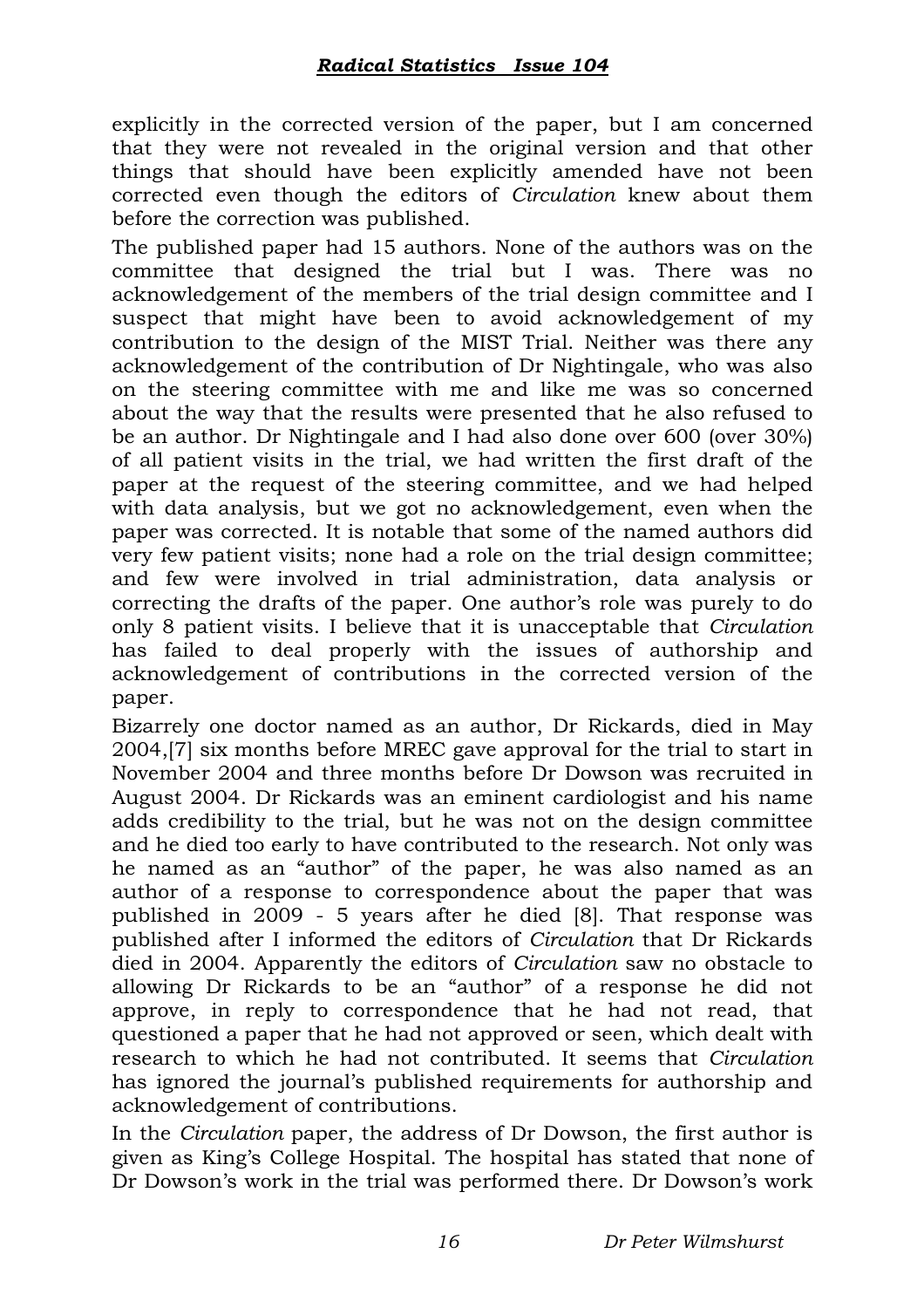at that hospital is limited. It consists of him doing one headache clinic each week. Although Dr Dowson stated at TCT that he is a neurologist that is untrue. He is not on the GMC's specialist register and he is not a consultant. Neither is he on the general practice register. Most of Dr Dowson's work is in a private clinic in Guildford and it appears that all of his work in the MIST Trial was performed there. Obviously, stating that the first author's contribution was from a private clinic in a small town is less impressive than saying his contribution was from a major teaching hospital in the capital city. *Circulation* is aware of these facts but has not corrected Dr Dowson's attribution.

I believe that the corrected version of the paper still contains errors and omissions. Even in the corrected version of the paper *Circulation* has failed to report that Dr Dowson owned shares in NMT during the MIST Trial. The American Heart Association owns *Circulation* and the Association confirmed for me that they have a record that Dr Dowson owned NMT shares during the trial, but *Circulation* failed to declare that conflict of interest in the corrected version even though I pointed it out to the editor of the journal.

There are many other unusual things about the reporting of the MIST Trial. For example, when doing an internet search I discovered another paper about the trial with the authors named as "A J Dowson, P Wilmshurst, K W Muir, M Mullen and S Nightingale on behalf of the MIST Study investigators" [9]. Dr Nightingale and I had no knowledge of that paper.

The MIST Trial was a randomised, double blind, sham controlled study of the effect of closing a type of hole in the heart, called a persistent foramen ovale (PFO), with NMT's STARFlex© implant to see whether that relieved severe refractory migraine with aura. There was a good scientific basis for the study and observational reports of efficacy that made the investigators and MREC believe it was a worthwhile and ethical study. Patients with severe refractory migraine with aura and a large PFO were randomised under general anaesthetic to either PFO closure or a sham procedure. They were followed up for 6 months after the procedure by neurologists and headache specialists who, like the patients, were blind to treatment assignment. The primary endpoint of the trial was the number of patients in the groups who were free from migraine. There was no difference: 3 out of 74 randomised to implantation and 3 out of 73 randomised to sham intervention were migraine-free in the analysis period.

Despite the negative outcome from the trial NMT placed testimonials with the names and photographs of the three patients who had a STARFlex implant and who were free of migraine during the analysis period on a rotating banner on the corporation's website and in the corporations's annual report. NMT did not publish testimonials from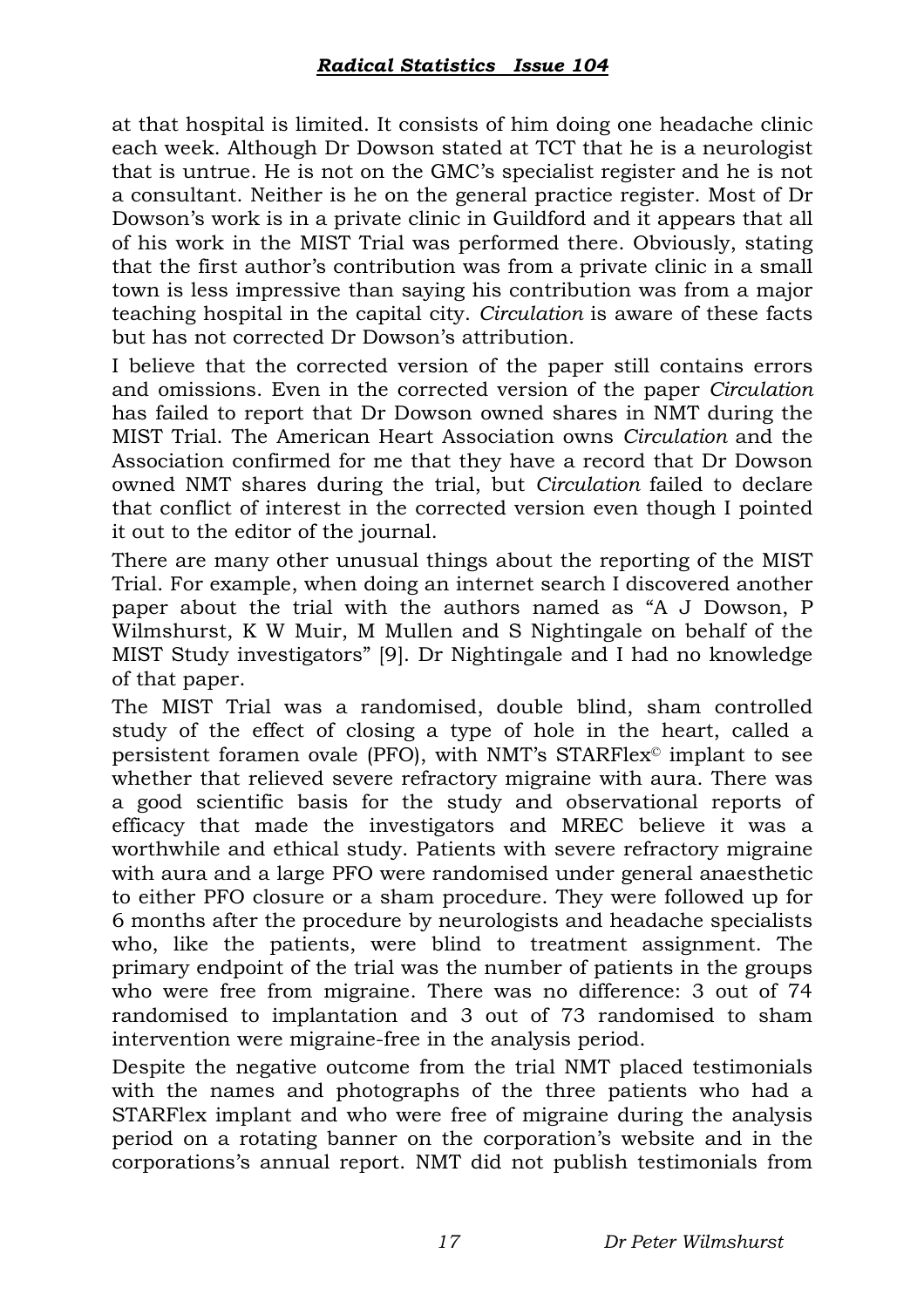the three patients who were free of migraine after they had a sham procedure. NMT did not publish comments from those who had STARFlex implants and who were no better or worse, and two patients had intractable migraine after STARFlex implants.

An important question is how NMT came to make contact with the three patients who were free of migraine after STARFlex implants. The patient consent forms assured patients that their identities would be kept confidential to clinicians. NMT specifically pointed out during the trial that no company employee should know the identities of the patients. The patients were identified outside the treating hospitals only by an alphanumeric code. There was no way that NMT should have been able to identify these patients. I now know that each of these three patients was under the care during the trial of investigators who owned shares in NMT.

A testimonial from one of the three MIST Trial patients who was migraine-free after a STARFlex implant also appeared on the website of the Royal Brompton Hospital between mid-2006 and December 2010. Like the NMT website, the website of the Royal Brompton Hospital had a photograph and the name of the patient. The website said

*"Our researchers investigated the relationship between migraine headaches and holes in the heart. Their study indicates that as many as 40 percent of patients could have their migraine symptoms significantly relieved through intervention to close the holes in their hearts. The MIST 1 (Migraine Intervention with STARFlex Technology) study brought together a significant number of partners, with the Royal Brompton & Harefield acting as a key cardiology centre……. Commenting on the launch of the trial, Dr Mike Mullen said "This is significant news for migraine sufferers. For the first time this study has shown that closing a PFO can have a substantial effect on reducing the symptoms for patients with severe migraine. The challenge now for headache doctors and cardiologists is to identify the characteristics of patients who can benefit from this treatment." Zoe Willows, a patient involved in the trial, suffered migraine with acute aura symptoms for over 22 years. "My doctors just kept on prescribing different pills and medication but nothing ever worked" she said. "I've now been completely cured and can live my life as a normal person. I encourage other migraine sufferers like me to go to their GPs and insist that they refer them to a specialist to test whether they too have a hole in their heart.""*

There was also a link from the Royal Brompton Hospital's website to a website sponsored by NMT.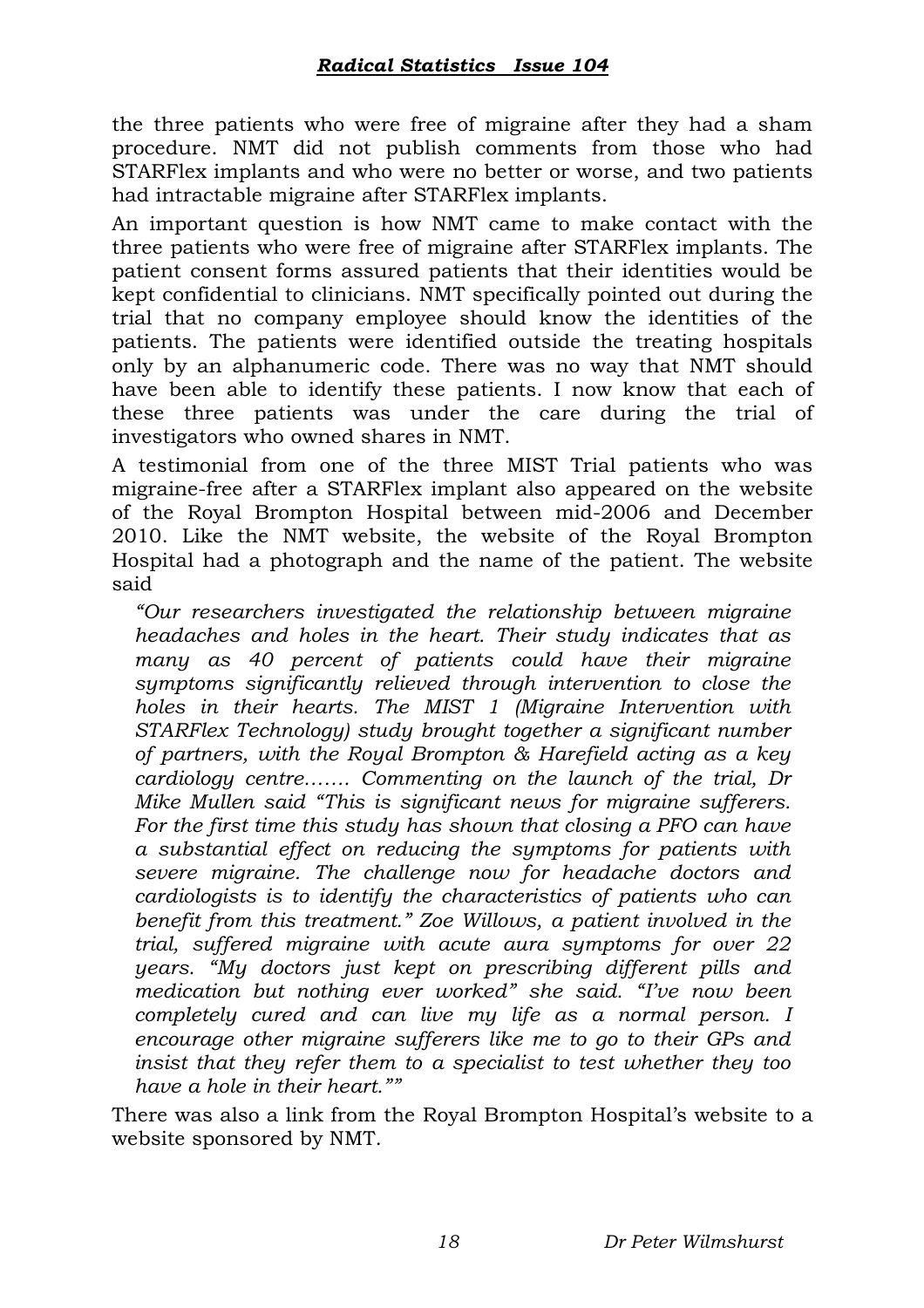It was unacceptable that NMT's website used selective testimonials to suggest that, contrary to the overall results of the MIST Trial, PFO closure with a STARFlex implant cured migraine. How much more unacceptable was it for the website of an NHS hospital to also misrepresent the results? I expressed concerns about the testimonials on NMT's website and the Royal Brompton Hospital's website to Dr Ben Goldacre. In December 2010 he wrote about the websites in his Bad Science column in the Guardian newspaper [10]. Only then did the Royal Brompton Hospital remove this misleading webpage.

My experience suggests that corporations can use the English defamation laws to misrepresent the results of clinical research. A corporation can propagate a misleading version and can use the defamation laws to bully those who object into remaining silent. I believe from speaking to other doctors in the UK that the fact that NMT sued me had the result that other clinicians with concerns about NMT's devices remained silent. I have been told that NMT threatened another doctor that he might be sued for libel and I have seen evidence that NMT discussed with their English lawyers the possibility of initiating claims against others. I believe that because of the resulting gagging of doctors with concerns some patients have had inappropriate procedures and some have been harmed as a result.

The law courts are not the best way to determine scientific truth. Few judges and even fewer juries have the training to weigh scientific evidence. An adversarial system is not the appropriate way, particularly when it pits an ordinary individual with limited financial resources against expensive barristers employed by corporations with more money. Truth should not be decided by those with greatest wealth using bullying and threats to make a scientist retract what he or she knows is true.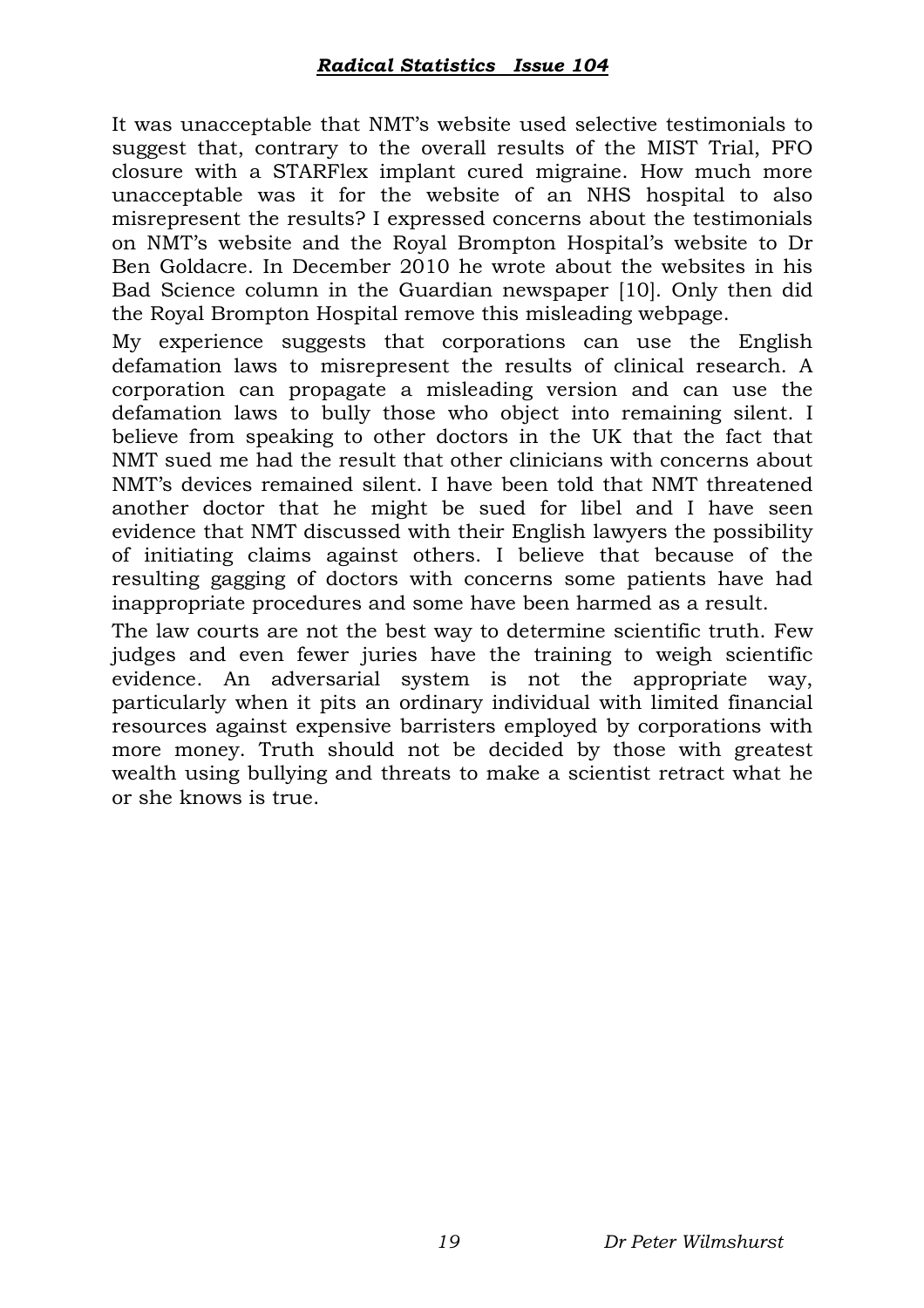## *Radical Statistics Issue 104*

An example of the type of bullying tactics used was an email sent me by NMT's lawyer with a Claim Form sealed by the Court "by way of notice rather than service" at 17.09 on the last working day before Christmas 2007. It was sent to me as a non-lawyer without explanation. Because lawyers' offices had closed for Christmas ten minutes earlier, I was unable to get legal advice for two weeks. So for two weeks, I had no idea that the claim had no legal standing until served. It was served at the last permitted moment four months later. I am sure that the purpose in sending that form "by way of notice" at that time was to ruin Christmas for my family and me.

Elsewhere I have described my experience earlier in my career of being threatened with legal action by a pharmaceutical company in order to silence me [11]. We know that the English libel laws prevent journal editors publishing some articles that they would otherwise publish, cause others to remove valid data from websites and prevent publication of retractions of fraudulent research in case dishonest authors sue them claiming that the retraction was libellous. There are other examples of scientists being sued for libel for scientific presentations and research publications. This should be a concern for everyone with an interest in industry-related research, including all patients and consumers.

Some problems for scientists and doctors with the English libel laws are that:

- 1. Defamation cases are unique in English law by virtue of the fact that the onus of proof is on the defendant. This makes it difficult for a defendant to win even when one is in the right.
- 2. The costs of defending an action are considerably greater than the damages that might be awarded. Cost lawyers estimated that if my case had gone to trial the costs would be £3.5 million for each side, but the damages likely to be awarded if I lost was estimated at about £10,000. As a result the certainty of hundreds of thousands of pounds of costs rather than possible damages of tens of thousands of pounds are a deterrent to defending a good case.
- 3. Normally one has to pay legal costs as one goes along. If I had had to do that it would have meant that I should have been bankrupted long before the case got to court. The alternatives are to either fight as a litigant in person defending oneself in court or to get a lawyer to agree to a Conditional Fee Agreement (CFA - "no win, no fee"). Very few lawyers will act for defendants on a CFA because the odds are stacked against defendants in English defamation cases, because, as stated, the onus of proof is on the defendant. NMT's annual reports made it clear that the corporation was confident that I would run out of money and I would have to defend myself in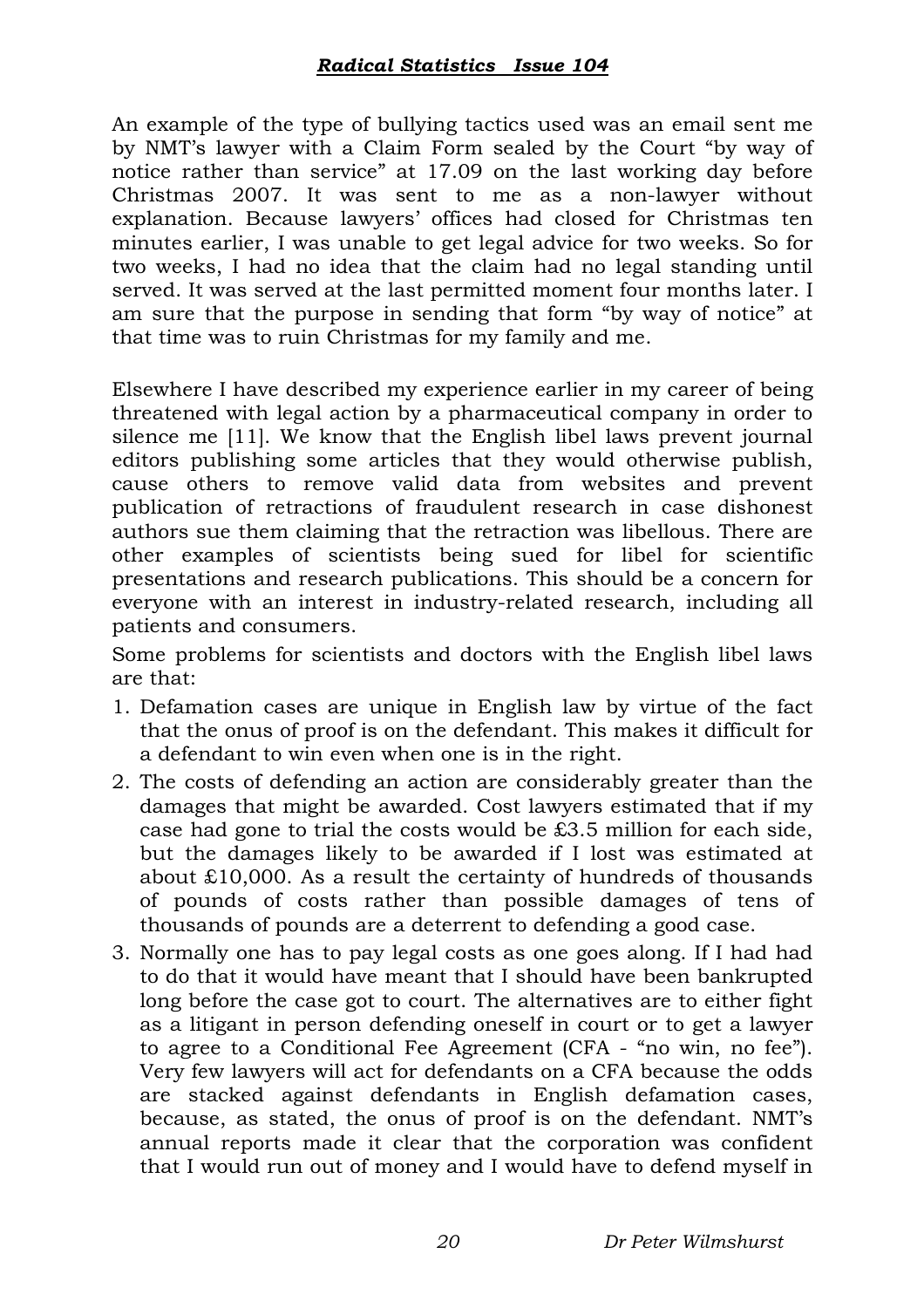court against their expensive counsel. Obviously it is difficult for an individual to win a legal argument against a trained barrister. In that situation, had I won, NMT would not have had to pay me any legal costs because I would have run up no costs. Fortunately, Mark Lewis and Alastair Wilson QC agreed to act for me on CFAs because they considered the issues so important. They ran the risk of spending much time working on my case for 5 or 6 years until the case came to trial and of getting nothing if we lost. I am very grateful to them.

- 4. A further deterrent to defending a good case is that if one wins, the full costs are not recoverable. Typically only about two-thirds of costs are recoverable. If my case had gone to trial and I had won (as I expected I would) I would have got back about £2.5 million out of about £3.5 million spent. As a result I would have been bankrupt and homeless despite winning.
- 5. It was estimated that the trial would last 6 months. Because I would have to be in court, I would have to resign my job to fight the case.
- 6. If one wins there is no compensation for personal cost, such as time wasted and earnings lost by spending time dealing with the case.
- 7. The duration of legal proceedings is out of proportion to the importance of matters considered. In other European countries defamation trial have a much shorter duration and, as a result, costs are a fraction of costs in England. In a recent comparable case in France total costs for both sides combined were less than 10,000 Euros compared with an expected total of £7 million in NMT versus me, yet the amount of damages disputed was comparable (less than  $£10,000$ ).[12] The reason for the excessive duration of defamation cases here is that judges spend an inordinate amount of time pondering issues such as the meaning of words. For example, in the case of the British Chiropractic Association versus Simon Singh senior judges spend considerably longer in deciding the meaning of the single word "bogus" used in Simon Singh's article in the Guardian newspaper than the six days of deliberation by the jury in deciding which people Harold Shipman had murdered.
- 8. Libel tourism is permitted, so that wealthy foreign individuals or corporations are allowed to sue in England, even when they are themselves immune to actions brought against them here.

The result of all this is that wealthy individual and organisations can use the English defamation laws to prevent the truth being made public and therefore they can use those laws to prevent revelation of matters of public concern.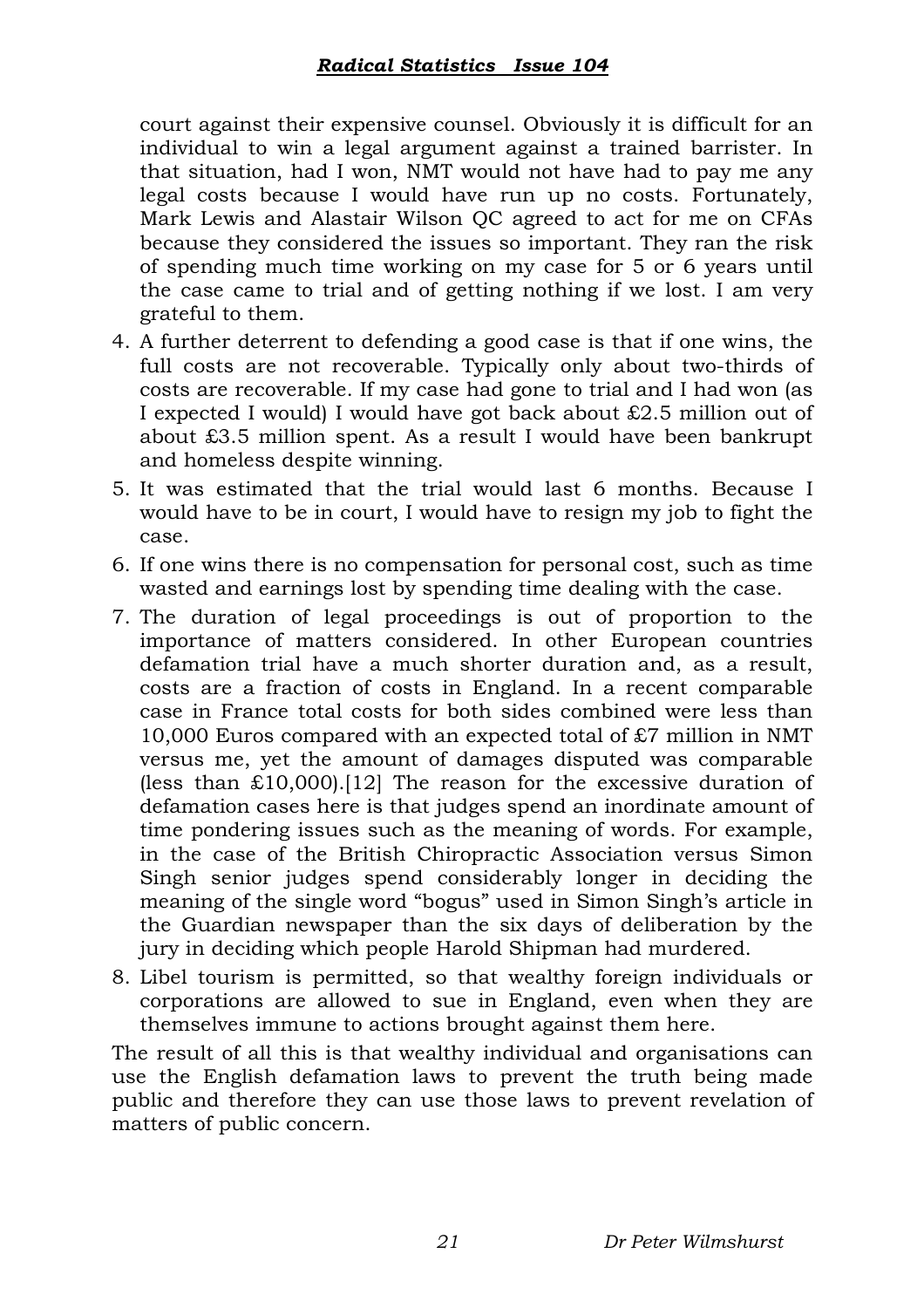## **References**

- 1. Wood S. (2007) Co-PI of MIST alleges data mismanagement, misinformation. Available from http://www.theheart.org/article/821779.do
- 2. Dowson A, Mullen MJ, Peatfield R, Muir K, Khan AA, Wells C, Lipscombe SL, Rees T, De Giovanni JV, Morrison WL, Hildick-Smith D, Elrington G, Hillis WS, Malik IS, Rickards A. (2008) Migraine intervention with STARFlex Technology (MIST) Trial: a prospective, multicenter, double-blind, sham- controlled trial to evaluate the effectiveness of patent foramen ovale closure with STARFlex septal repair implant to resolve refractory migraine headache. *Circulation*  117, pp.1397-1404.
- 3. Correction. (2009) *Circulation* 120, e 71-72. http://circ.ahajournals.org/content/120/9/e71.full
- 4. Migraine Intervention with STARFlex Technology (MIST) Trial Data Supplement (2009) *Circulation* available from http://circ.ahajournals.org/cgi/content/full/CIRCULATIONAHA.10 7.727271/DC1
- 5. Dowson A, Mullen MJ, Peatfield R, Muir K, Khan AA, Wells C, Lipscombe SL, Rees T, De Giovanni JV, Morrison WL, Hildick-Smith D, Elrington G, Hillis WS, Malik IS, Rickards A. (2009) Migraine intervention with STARFlex Technology (MIST) Trial: a prospective, multicenter, double-blind, sham- controlled trial to evaluate the effectiveness of patent foramen ovale closure with STARFlex septal repair implant to resolve refractory migraine headache. Latest version. *Circulation*, available from http://circ.ahajournals.org/content/117/11/1397.full

6. http://webcache.gmc-uk.org/minutesfiles/2063.html

- 7. Caroline Richmond. (2004) Obituary: Anthony Francis Rickards. *British Medical Journal* 329, p. 234.
- 8. Dowson A, Mullen MJ, Khan AA, Rickards A, Peatfield R, Muir K, Wells C, Lipscombe SL, Hildick-Smith D, Rees T, De Giovanni JV, Morrison WL, Elrington G, Hillis WS, Malik IS. (2009) Response to letter regarding "Migraine Intervention with STARFlex Technology (MIST) Trial. *Circulation* 119, e194.
- 9. Dowson A J, Wilmshurst P, Muir K W, Mullen M, Nightingale S on behalf of the MIST Study investigators. (2005) A prospective, multicentre, double-blind, placebo-controlled study to evaluated the efficacy of patent foramen ovale closure for the resolution of refractory migraine headache (the MIST study): prevalence and size of shunts. *Headache Care* 2, pp. 223-7.
- 10. Goldacre B. (2010) NMT are suing Dr Wilmshurst. So how trustworthy are this company? Let's look at their website….